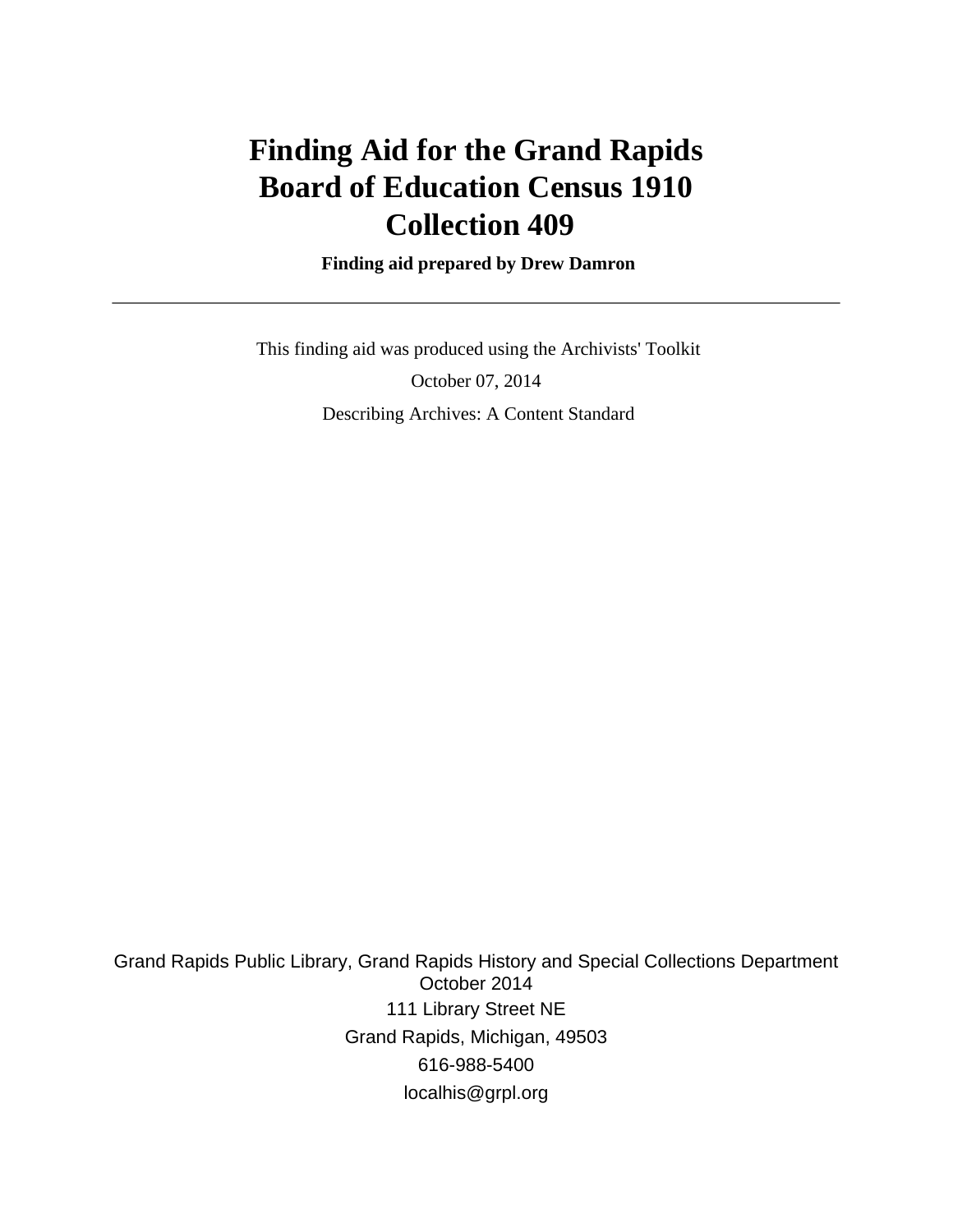## **Table of Contents**

 $\overline{\phantom{a}}$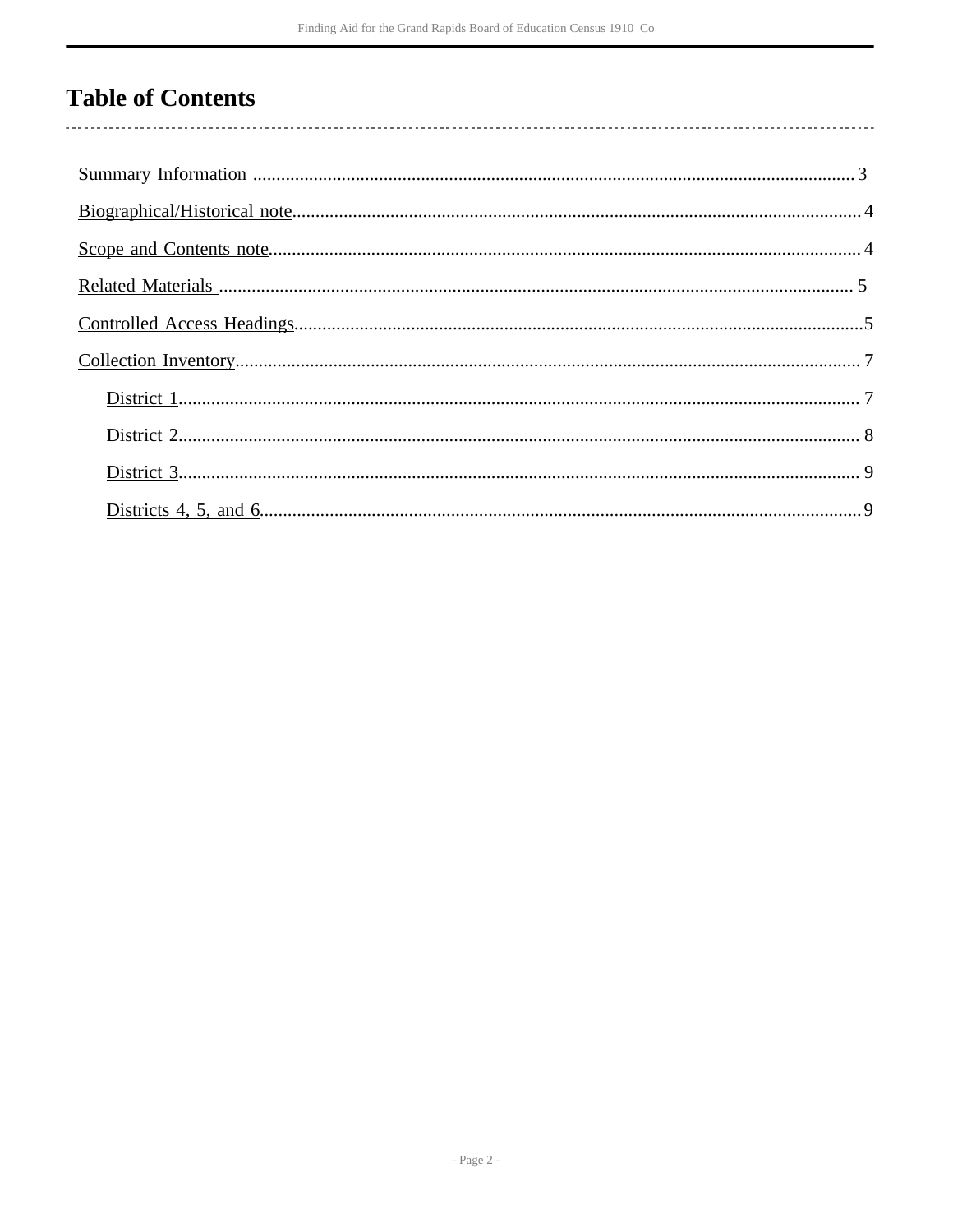# <span id="page-2-0"></span>**Summary Information**

| <b>Repository</b> | Grand Rapids Public Library, Grand Rapids History and Special<br><b>Collections Department</b>                                                                                                                                                                                                                                                                                                                                                   |
|-------------------|--------------------------------------------------------------------------------------------------------------------------------------------------------------------------------------------------------------------------------------------------------------------------------------------------------------------------------------------------------------------------------------------------------------------------------------------------|
| <b>Title</b>      | Grand Rapids Board of Ed. Census 1910                                                                                                                                                                                                                                                                                                                                                                                                            |
| <b>Date</b>       | <b>July 1910</b>                                                                                                                                                                                                                                                                                                                                                                                                                                 |
| <b>Extent</b>     | 2.0 Linear feet                                                                                                                                                                                                                                                                                                                                                                                                                                  |
| Language          | English                                                                                                                                                                                                                                                                                                                                                                                                                                          |
| <b>Abstract</b>   | This is an incomplete census of school children in Grand Rapids<br>conducted by enumerators from the Grand Rapids Board of Education.<br>The information was collected systematically, going street by street<br>through the different school districts and city wards. Each record contains<br>the home address, the name of the parent or legal guardian, the child's<br>name, gender, age, the school they attend, and supplementary remarks. |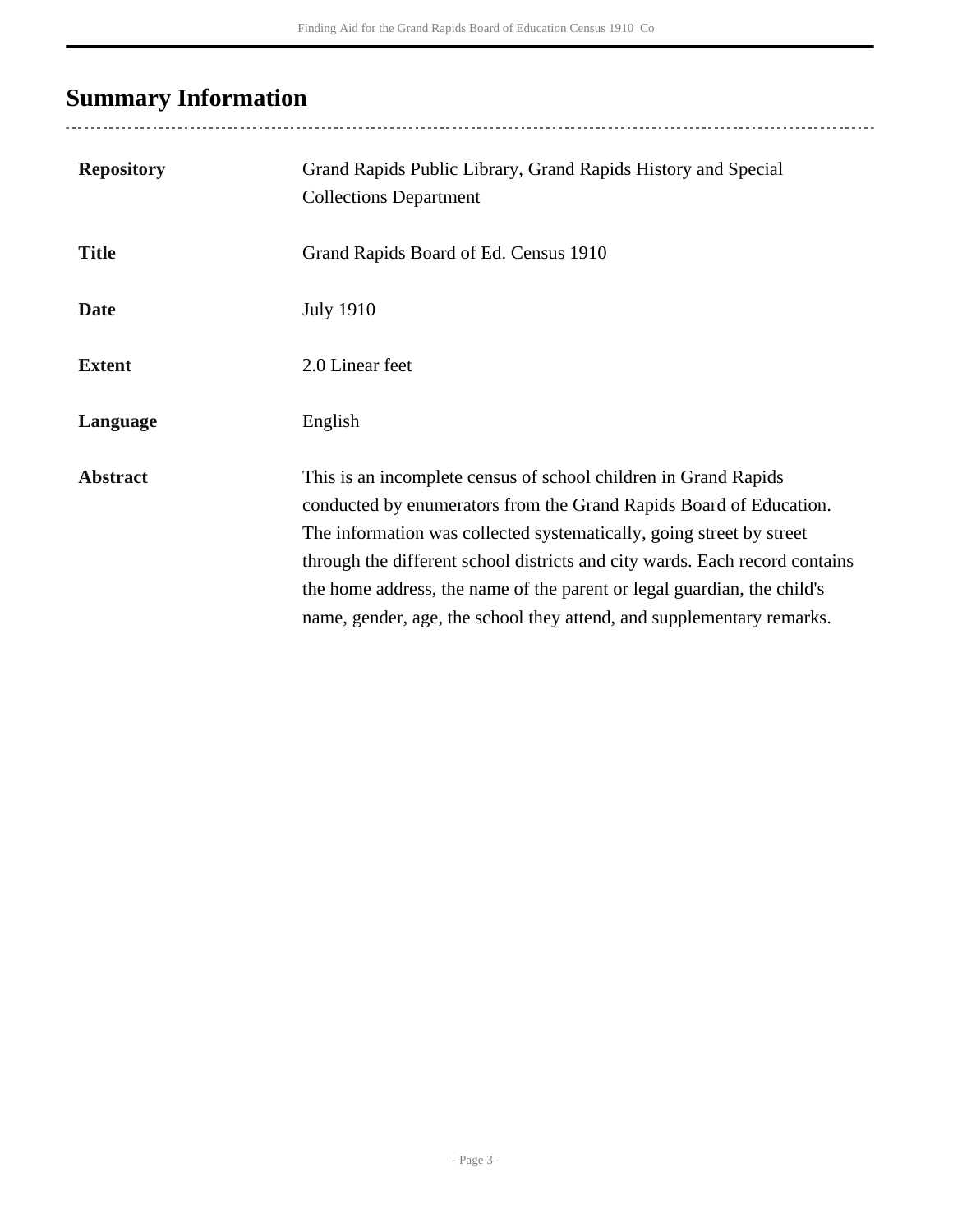## <span id="page-3-0"></span>**Biographical/Historical note**

Originally there was one GRPS District, but this was split in two in 1848 when the East Leonard St School was built at Canal and Coldbrook. The two school districts created were District No. 1 and the Coldbrook School District (also known as District No. 6). The boundaries of the Coldbrook district were "all of the city north of a line between Newberry and Mason streets," and District 1 encompassed the village of Grand Rapids proper. A third school district was formed on the west side of the city when Grand Rapids Union School opened in 1855. These three districts were all collapsed into one GRPS school district under the act of 1871. The board of education was downsized later and a new charter was drafted in 1906.

The board provided the means to take the school census yearly, as it was required by law, in order to receive the funds from the state office for maintaining the district and school libraries. The school district could erect school buildings and provide the necessary supplies for them, it could furnish a library, and could levy a tax for any of these purposes. Three offices were elected to a district board; a moderator, a director, and an assessor. School districts in Michigan were limited to 9 square miles (the average size was about 4 square miles), and when 2 or more contiguous districts had 200 children they could unite to form a union school. To create a new school district, the clerk of the Board of School Inspectors delivered a written notice of the formation of a new district to those living within the new school district's boundaries.

### <span id="page-3-1"></span>**Scope and Contents note**

This 1910 school census consists of information for six school districts with each ledger encompassing a different city ward. We have most of the records for Districts 1-6, but there are sections of the city that are unaccounted for. By analyzing the records we have, it is currently believed that the boundaries of each district coincide with the expansion of the city.

District 1 encompasses the center of the city and has 12 ledgers- for the 12 different city wards; District two is a ring around District 1; and District 6 only has one ledger for Ward 6 in the most northwestern corner. The 1909 Annual Report from the Grand Rapids Board of Education contains a map of the school districts in 1910 with the different locations of the public schools and the boundaries for each school district (an original is also featured in our map collection: #240/2.3/1). This particular map indicates that there is a different school district for each school, which does not concur with the districts outlined in the 1910 census records.

In the first box, we have records for District 1 wards 1-12, and District 2 ward 10. In the second box we have records for District 2 wards 2-12. In the third box we have the records for District 3 wards 1, 3-7,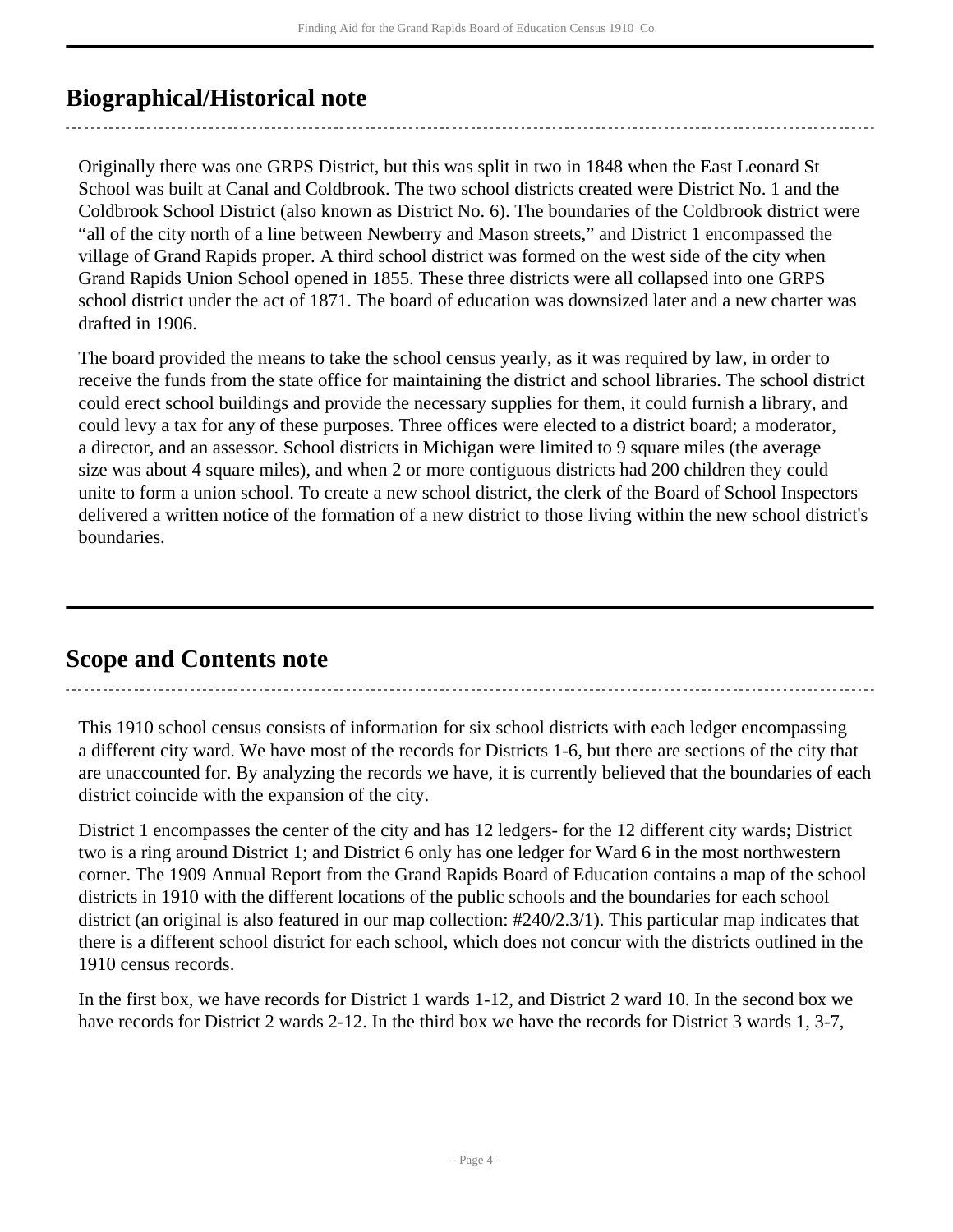and 9-12. In the fourth box we have the records for District 4 wards 5, 10-12; District 5, wards 5, 6, & 11; and District 6 ward 6.

### **Administrative Information**

#### **Publication Information**

Grand Rapids Public Library, Grand Rapids History and Special Collections Department October 2014

### <span id="page-4-0"></span>**Related Materials**

# 

#### **Related Archival Materials note**

Kent County School Census, 1903-1925, Microfilm

Collection #120: Lynn H. Clark County Commissioner of Schools/ Kent County Superintendent papers

Collection #240: Grand Rapids Public Library Map & Atlas Collection (Map of Schools and School Districts, Box 2.3 was FF.IV.B)

### <span id="page-4-1"></span>**Controlled Access Headings**

**Geographic Name(s)**

- Grand Rapids (Mich.) -- Genealogy
- Grand Rapids (Mich.) -- History

### **Subject(s)**

• Education -- Michigan -- Grand Rapids -- History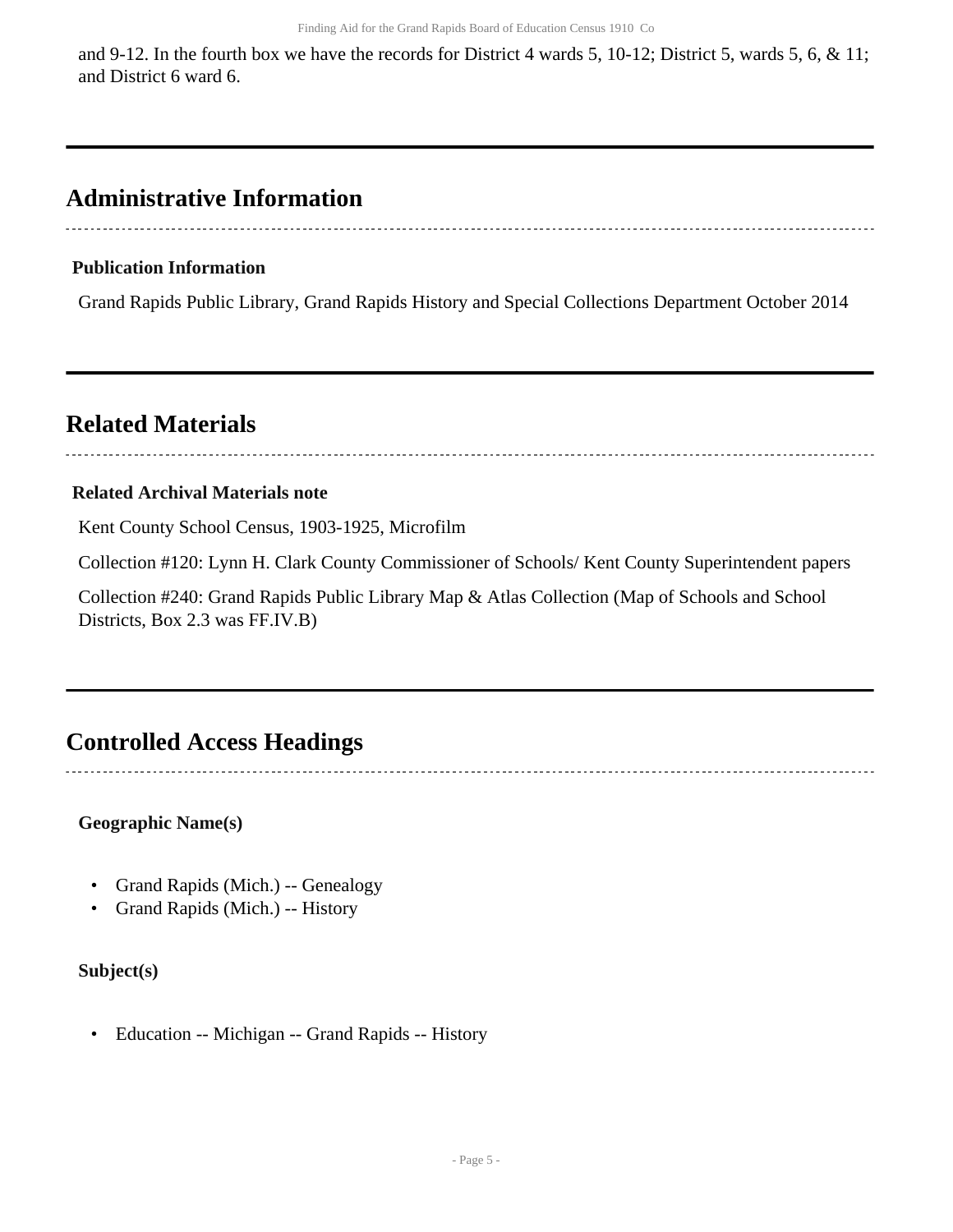• Public schools -- Michigan -- Grand Rapids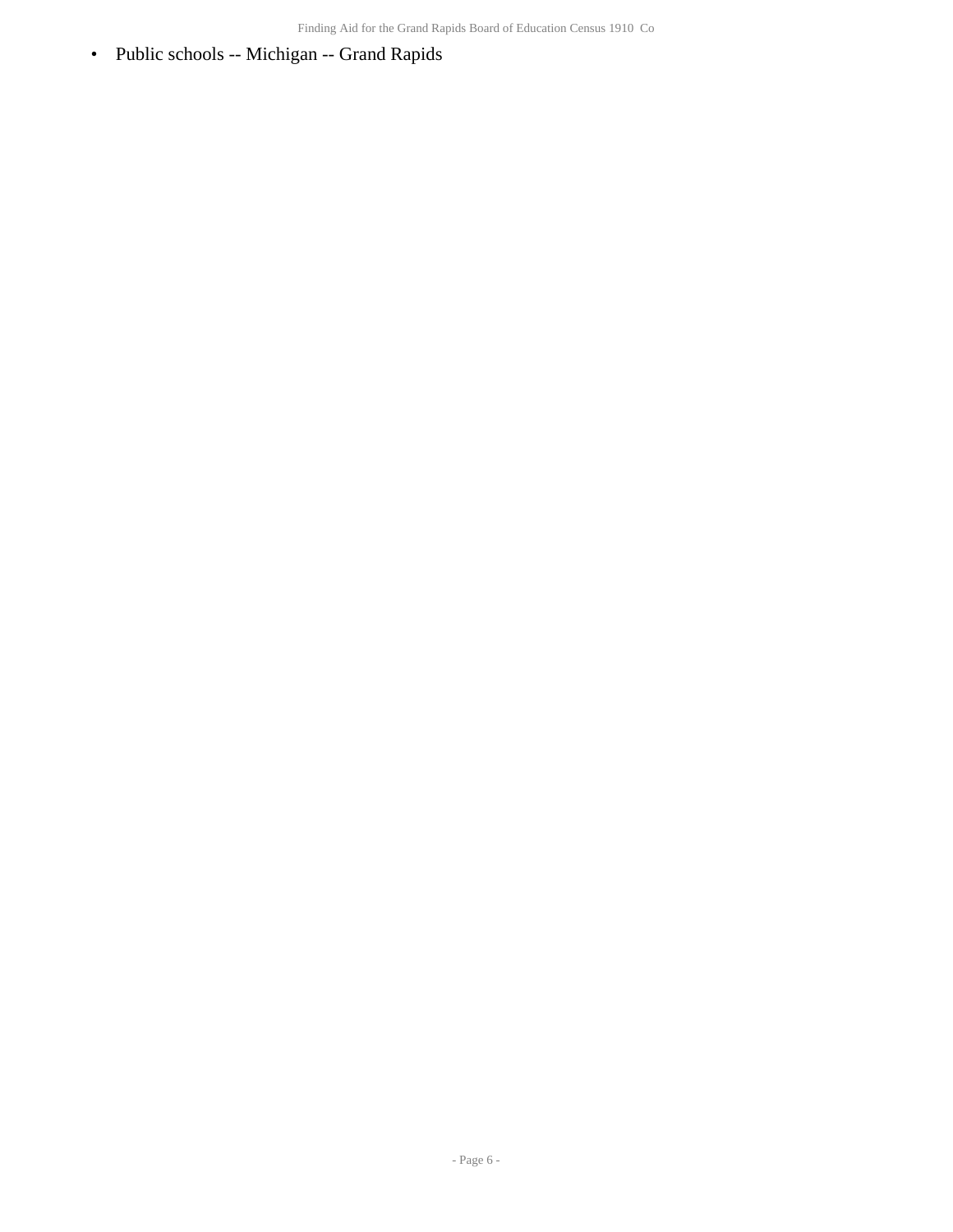## <span id="page-6-0"></span>**Collection Inventory**

<span id="page-6-1"></span>

| District 1  |                                                       |                  |
|-------------|-------------------------------------------------------|------------------|
|             | <b>Box</b>                                            | Folder           |
| Ward 1      | $\mathbf 1$                                           | $\,1\,$          |
| Ward 2      | $\mathbf{1}% ^{T}=\mathbf{1}_{T}\times\mathbf{1}_{T}$ | $\sqrt{2}$       |
| Ward 3      | $1\,$                                                 | $\mathfrak{Z}$   |
| Ward 4      | $\mathbf 1$                                           | $\overline{4}$   |
| Ward 5      | $\,1\,$                                               | 5                |
| Ward 6      | $\,1\,$                                               | $6\,$            |
| Ward 7      | $\,1\,$                                               | $\boldsymbol{7}$ |
| Ward 8      | $1\,$                                                 | $\boldsymbol{7}$ |
| Ward 9      | $\mathbf 1$                                           | 9                |
| Ward $10\,$ | $\mathbf{1}$                                          | $10\,$           |
| Ward $11\,$ | $\,1\,$                                               | $11\,$           |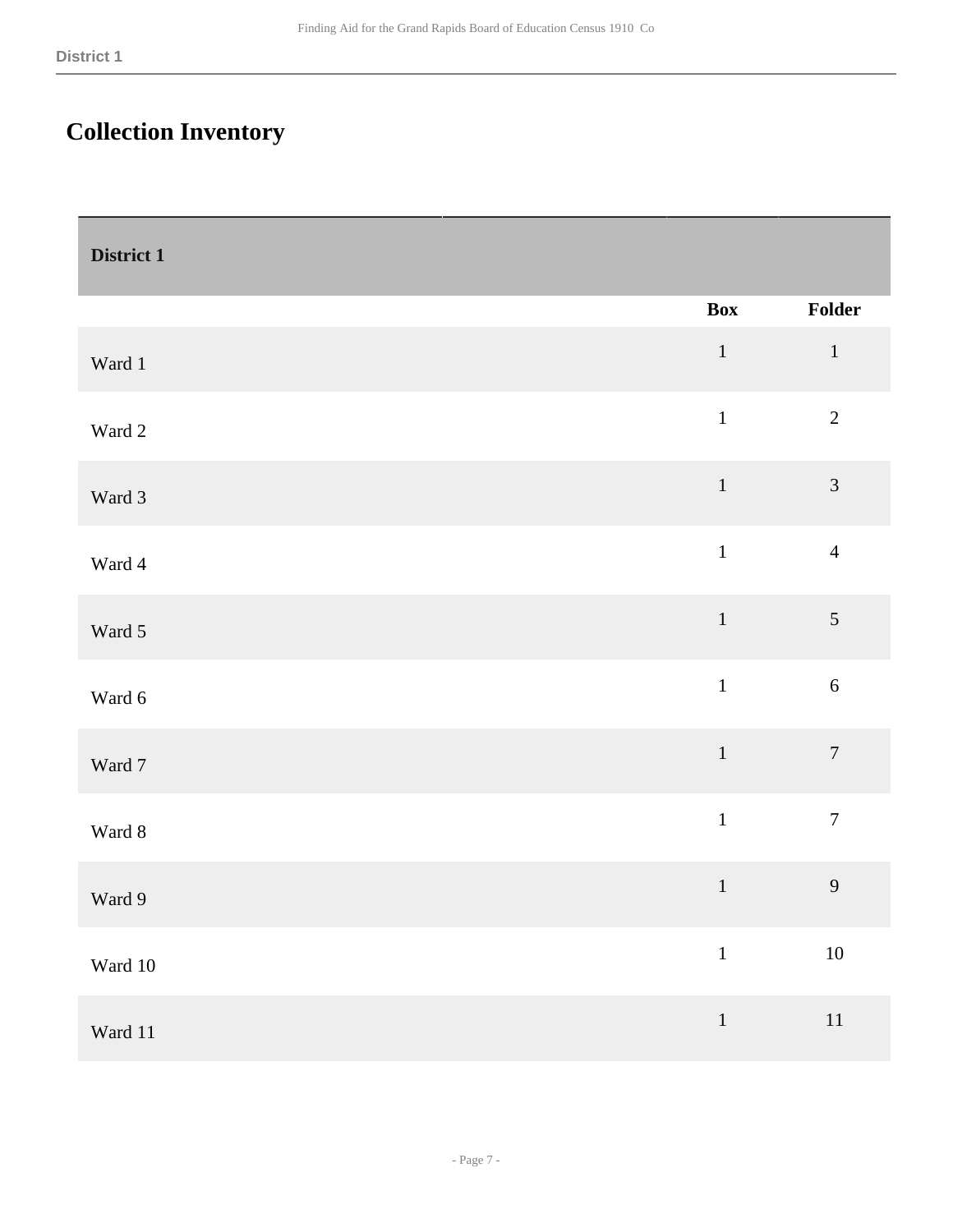<span id="page-7-0"></span>

| Ward 12           | $\mathbf{1}$   | $12\,$         |
|-------------------|----------------|----------------|
| <b>District 2</b> |                |                |
|                   | <b>Box</b>     | Folder         |
| Ward 2            | $\sqrt{2}$     | $1\,$          |
| Ward 3            | $\overline{2}$ | $\overline{2}$ |
| Ward 4            | $\overline{c}$ | $\mathfrak{Z}$ |
| Ward 5            | $\overline{2}$ | $\overline{4}$ |
| Ward 6            | $\overline{2}$ | 5              |
| Ward 7            | $\overline{2}$ | $\sqrt{6}$     |
| Ward 8            | $\overline{2}$ | $\overline{7}$ |
| Ward 9            | $\sqrt{2}$     | $8\,$          |
| Ward 10           | $\overline{c}$ | $\overline{9}$ |
| Ward 11           | $\overline{2}$ | $10\,$         |
| Ward 12           | $\overline{c}$ | $11\,$         |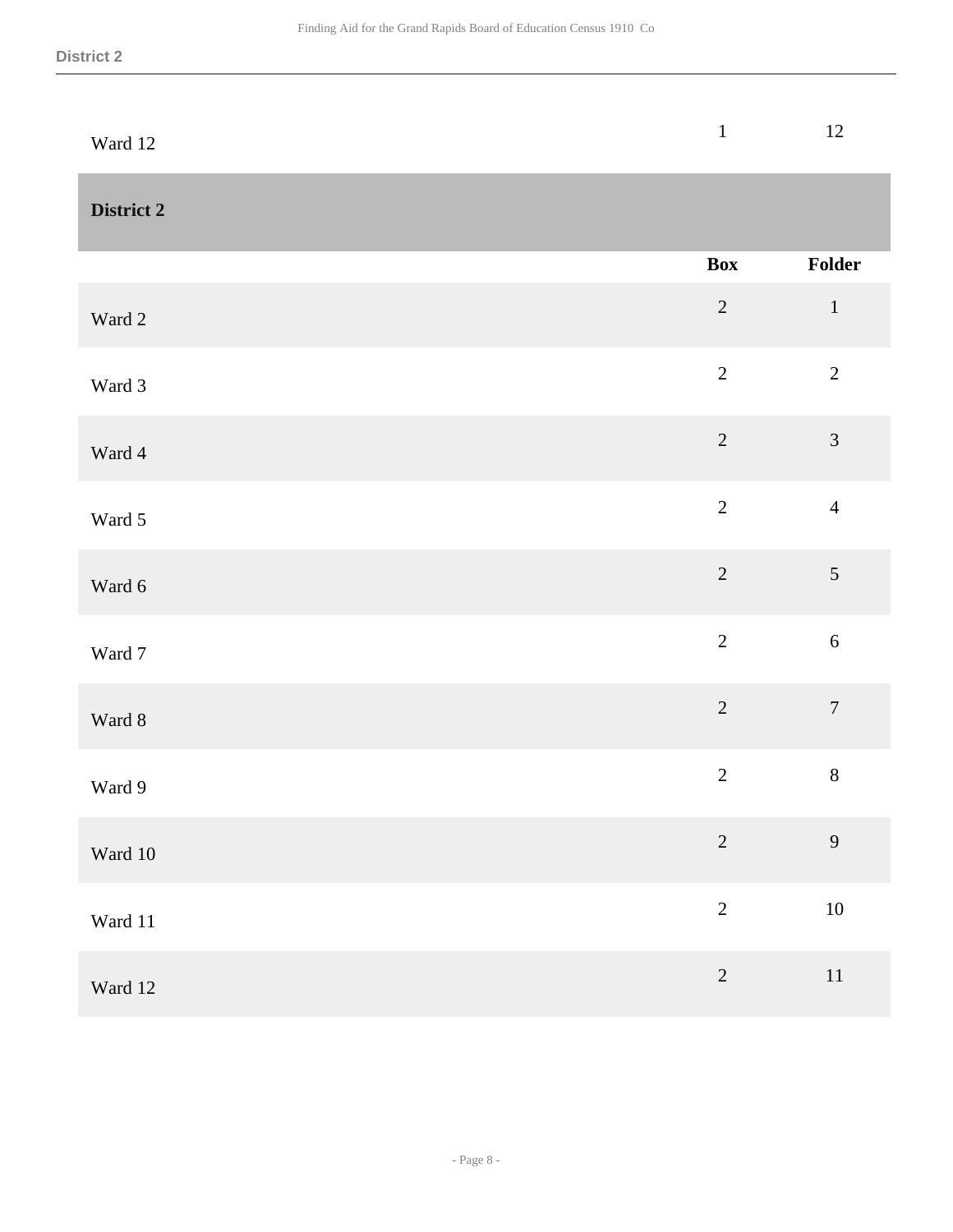<span id="page-8-1"></span><span id="page-8-0"></span>

| District 3            |                |                  |
|-----------------------|----------------|------------------|
|                       | <b>Box</b>     | Folder           |
| Ward 1                | $\mathfrak{Z}$ | $\,1\,$          |
| Ward 3                | $\mathfrak{Z}$ | $\overline{2}$   |
| Ward 4                | $\mathfrak{Z}$ | $\mathfrak{Z}$   |
| Ward 5                | $\overline{3}$ | $\overline{4}$   |
| Ward 6                | $\mathfrak{Z}$ | $\mathfrak{S}$   |
| Ward 7                | $\overline{3}$ | $\sqrt{6}$       |
| Ward 9                | $\mathfrak{Z}$ | $\boldsymbol{7}$ |
| Ward 10               | $\overline{3}$ | $8\,$            |
| Ward 11               | $\overline{3}$ | 9                |
| Ward 12               | $\mathfrak{Z}$ | $10\,$           |
| Districts 4, 5, and 6 |                |                  |
|                       | <b>Box</b>     | Folder           |
| District 4, Ward 5    | $\overline{4}$ | $\mathbf{1}$     |